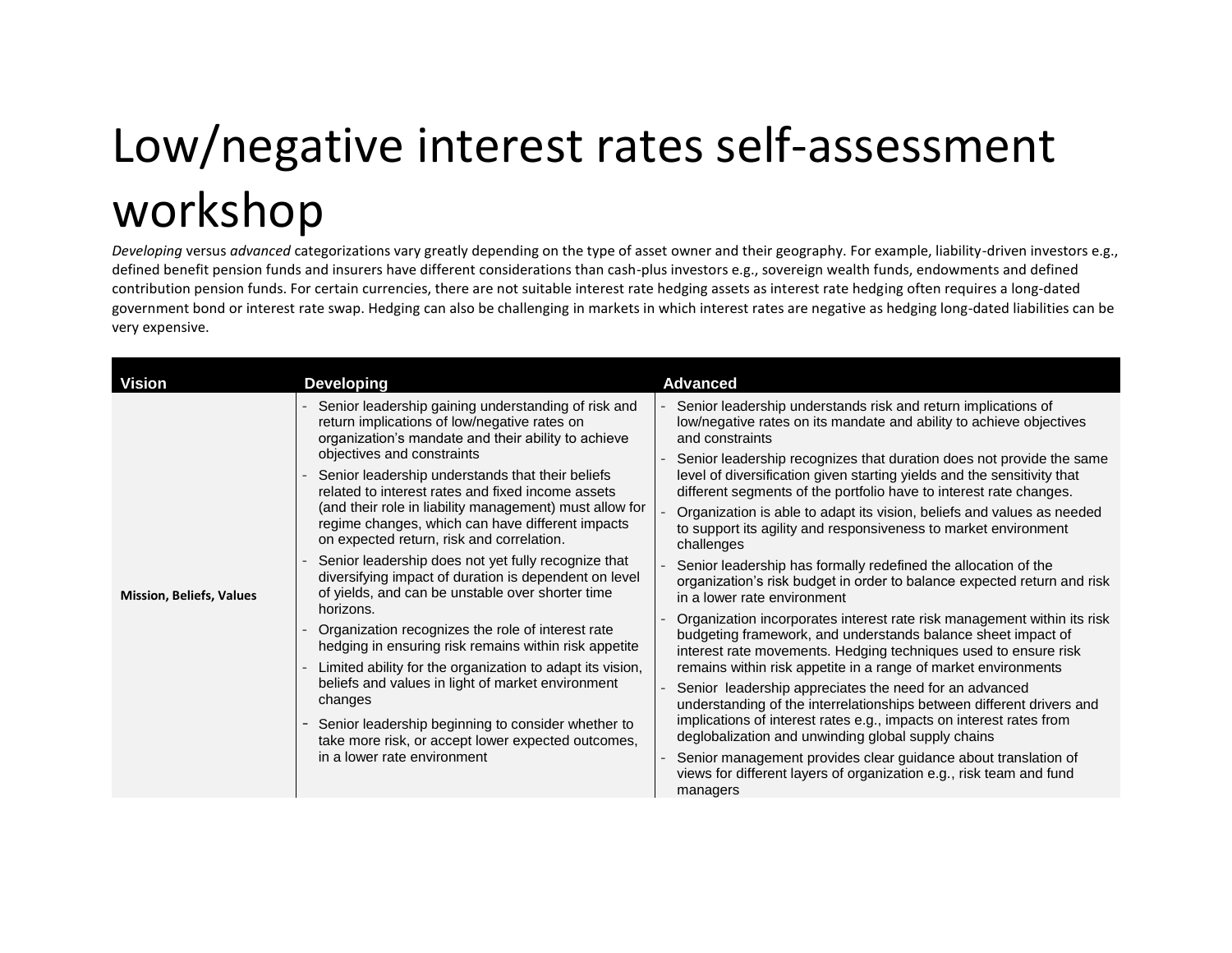| <b>Vision</b>                | <b>Developing</b>                                                                                                                                                                                                                                                                                                                                                                                                                                                          | <b>Advanced</b>                                                                                                                                                                                                                                                                                                                                                                                                                                                                                                                                                                                                                                                                                                                                                                                                                                                                                                                   |
|------------------------------|----------------------------------------------------------------------------------------------------------------------------------------------------------------------------------------------------------------------------------------------------------------------------------------------------------------------------------------------------------------------------------------------------------------------------------------------------------------------------|-----------------------------------------------------------------------------------------------------------------------------------------------------------------------------------------------------------------------------------------------------------------------------------------------------------------------------------------------------------------------------------------------------------------------------------------------------------------------------------------------------------------------------------------------------------------------------------------------------------------------------------------------------------------------------------------------------------------------------------------------------------------------------------------------------------------------------------------------------------------------------------------------------------------------------------|
| <b>Competitive Advantage</b> | Organization understands implications for the level<br>of interest rates on ability to meet liabilities (e.g.,<br>maintain funded status) and on expected returns in<br>different asset classes<br>Incorporation of certain alternative strategies<br>enables expression of macro views relative to more<br>constrained peers<br>Senior leadership has understanding that<br>conventional tools and metrics may not fully capture<br>impact of low/negative interest rates | Relative to peers, organization has strong self-awareness of<br>implications for the level of interest rates on ability to meet liabilities<br>and on expected returns in different asset classes<br>Organization understands opportunities and is able to take advantage<br>of them<br>Portfolio flexibility e.g., multi-asset, alternatives, leverage and<br>derivatives overlays.<br>Strong breadth of research e.g., internal and external support<br>capabilities and asset class specialists to manage investments<br>through extended low/negative rate environment<br>Interest rate hedging techniques used to manage balance sheet risk.<br>Organization uses a variety of techniques such as yield triggers and<br>derivatives. Robust operational framework in place to manage<br>leverage and collateral requirements.<br>Capacity to potentially benefit from a long-term time horizon<br>Highly sophisticated tools |

| Governance                                                       | <b>Developing</b>                                                                                                                                                                                                                                                     | Advanced                                                                                                                                                                                                                                                                                                       |
|------------------------------------------------------------------|-----------------------------------------------------------------------------------------------------------------------------------------------------------------------------------------------------------------------------------------------------------------------|----------------------------------------------------------------------------------------------------------------------------------------------------------------------------------------------------------------------------------------------------------------------------------------------------------------|
| <b>Accountability by</b><br>Internal Stakeholders/<br>Leadership | Limited accountability and vague delegations of<br>authority between investment risk/return results and<br>stakeholder remuneration                                                                                                                                   | Clear delegations of authority, accountability and control linking<br>investment risk/return results to remuneration of leadership,<br>employees, and other key investment support functions.                                                                                                                  |
|                                                                  | Vague alignment of incentives between what teams<br>are responsible for and organization's time horizon                                                                                                                                                               | Clear alignment of incentives linked to what teams are responsible for<br>and organization's time horizon e.g., bonuses tied to long-term<br>performance and holdbacks                                                                                                                                         |
|                                                                  |                                                                                                                                                                                                                                                                       | Compensation incentives for employees who devise solutions to<br>overcome challenges                                                                                                                                                                                                                           |
| <b>Policy &amp; Procedures</b>                                   | Clear awareness of 'house view' but limited clarity<br>about how it translates into relevant policies and<br>procedures across different layers of organization<br>Investment team is beginning to consider adoption of<br>interest rate hedging program and triggers | Clear translation of 'house' views into relevant policies and procedures<br>for different layers of organization e.g. liability matching, multi-asset<br>strategy, asset class specialist portfolio management delegations, risk<br>management, derivative overlays, strategic and manager research<br>agendas |
|                                                                  | Investment team is considering pursuit of more<br>aggressive diversification into asset classes such as                                                                                                                                                               | Senior leadership fully integrates fixed income alternatives into<br>investment opportunity set.                                                                                                                                                                                                               |
|                                                                  | private debt, infrastructure and real estate which may<br>provide higher real yields than publicly traded fixed<br>income                                                                                                                                             | Senior leadership has established return spread objectives and other<br>criteria for investment in asset classes such as private debt,<br>infrastructure and real estate, which reflect appropriate comparison to<br>available yields on publicly traded fixed income instruments                              |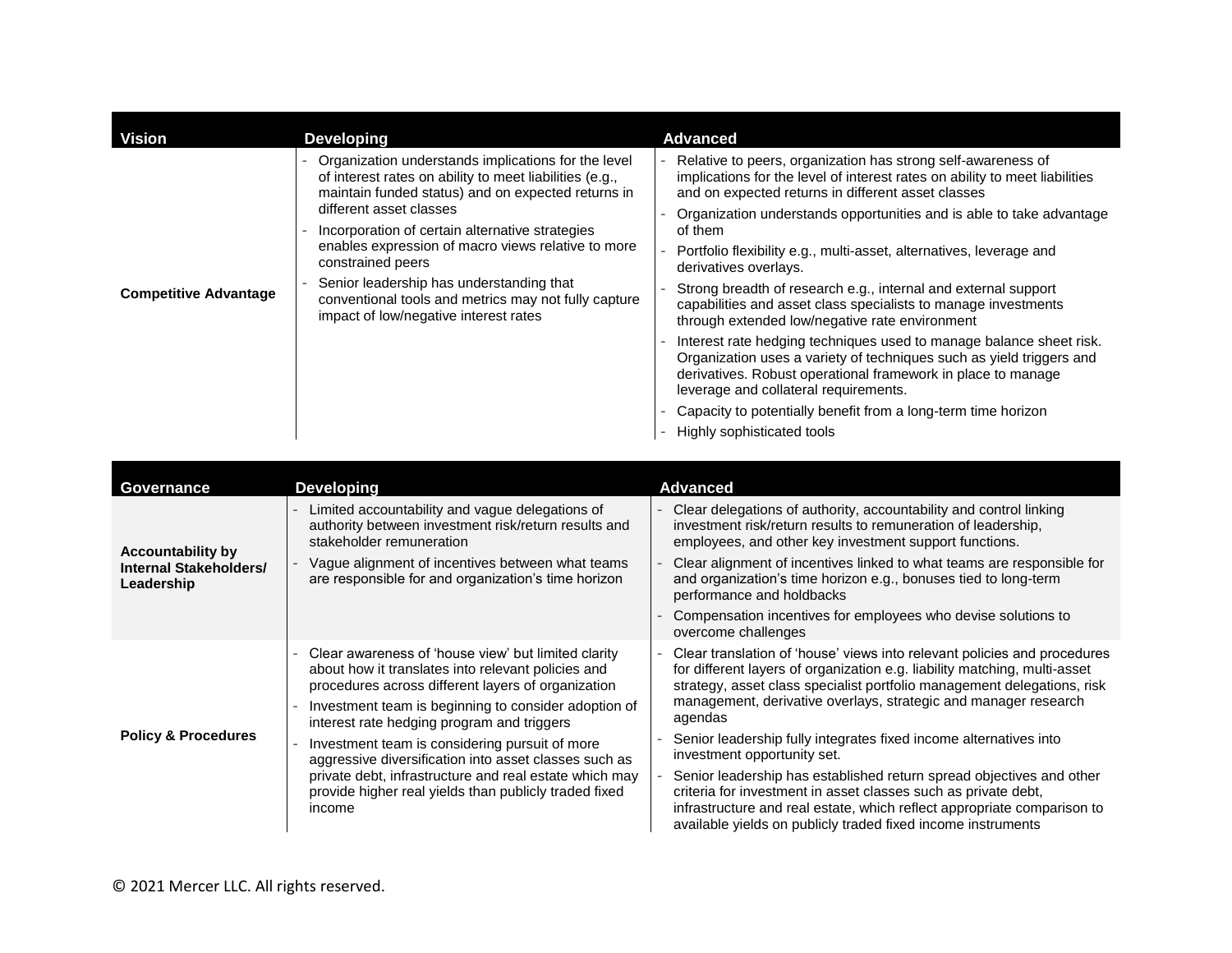| Governance                                                  | <b>Developing</b>                                                                                                                                                                                                                                                                                                     | Advanced                                                                                                                                                                                                                                                                                                                                                                                                                                                                                                                                                                   |
|-------------------------------------------------------------|-----------------------------------------------------------------------------------------------------------------------------------------------------------------------------------------------------------------------------------------------------------------------------------------------------------------------|----------------------------------------------------------------------------------------------------------------------------------------------------------------------------------------------------------------------------------------------------------------------------------------------------------------------------------------------------------------------------------------------------------------------------------------------------------------------------------------------------------------------------------------------------------------------------|
|                                                             | Internal stakeholders review policies and procedures<br>on an ad hoc basis<br>Certain metrics align with the overarching goal of<br>improving the probability of meeting objectives<br>regardless of the interest rate environment.<br>Procedures include forums for informational sharing                            | Internal stakeholders regularly review policies and procedures<br>Strategic asset allocation sets factor targets for new dimensions of risk<br>e.g., duration, credit and inflation<br>Metrics collectively align with overarching goal of improving probability<br>of meeting objectives regardless of interest rate environment<br>Procedures include forums for discussions about information as well<br>as sharing and collaboration                                                                                                                                   |
| <b>Trend-Specific Staff</b><br>(and research<br>capability) | Broad internal resources, allowing for research and<br>portfolio management and strategy e.g., risk<br>management, head of strategy, chief investment<br>officer and fixed income professionals<br>External specialists engaged as needed e.g.,<br>consultants, multi-asset credit and/or private debt<br>specialists | Engaged and experienced internal team researching and quantifying<br>alternative investment solutions, leveraging learnings from markets<br>with history of low/negative rates, and presenting alternative<br>approaches to leadership to maintain risk/return objectives<br>Engaged and experienced liability hedging specialists, strategists and<br>economists inform 'house' view and support investment teams<br>External specialists in liability hedging and strategy development<br>engaged as needed, most importantly for alternative and/or contrarian<br>views |

| Implementation                               | <b>Developing</b>                                                                                                                                                                                                                                                                                                                                                                                                                                                                                           | <b>Advanced</b>                                                                                                                                                                                                                                                                                                                                                                                                                                                                                                                                        |
|----------------------------------------------|-------------------------------------------------------------------------------------------------------------------------------------------------------------------------------------------------------------------------------------------------------------------------------------------------------------------------------------------------------------------------------------------------------------------------------------------------------------------------------------------------------------|--------------------------------------------------------------------------------------------------------------------------------------------------------------------------------------------------------------------------------------------------------------------------------------------------------------------------------------------------------------------------------------------------------------------------------------------------------------------------------------------------------------------------------------------------------|
| <b>Strategic/Scenario</b><br><b>Analysis</b> | Modelling allows for current environment and future<br>potential regime changes in which performance of,<br>and interaction between, different strategies can be<br>quite different from traditional market behavior<br>Team factors in increased role of both monetary and<br>fiscal policy in distorting the level and direction of<br>interest rates as well as influence of low or negative<br>rates on risk premium<br>Limited use of deterministic modelling around<br>low/negative rate environments | Balanced assessment of scenario comprehensiveness, plausibility and<br>probability<br>Sophistication of modelling extends to integrated assessment<br>modelling, allowing for interaction of interest rates and other major<br>trends e.g., climate change (potentially inflationary) as well as<br>asymmetric correlations (reduced potential for fixed income assets to<br>diversify equity assets during low interest rate environments)<br>Team understands and analyzes impact of higher inflation scenarios<br>on the ability to meet objectives |
| <b>Benchmarks/Target</b><br><b>Metrics</b>   | Use of generic industry benchmark to assess and<br>monitor performance<br>Limited consideration of separation of duration, credit<br>and inflation sensitive exposures                                                                                                                                                                                                                                                                                                                                      | Board and management collaborate to define relevant benchmarks<br>that achieve trend-related strategic objectives<br>Benchmarking framework provides transparency on return and risk,<br>inclusive of risk premium, liquidity premium, alpha and cost<br>management<br>Benchmarks and target metrics refer specifically to opportunity set and<br>teams' relevant performance hurdles                                                                                                                                                                  |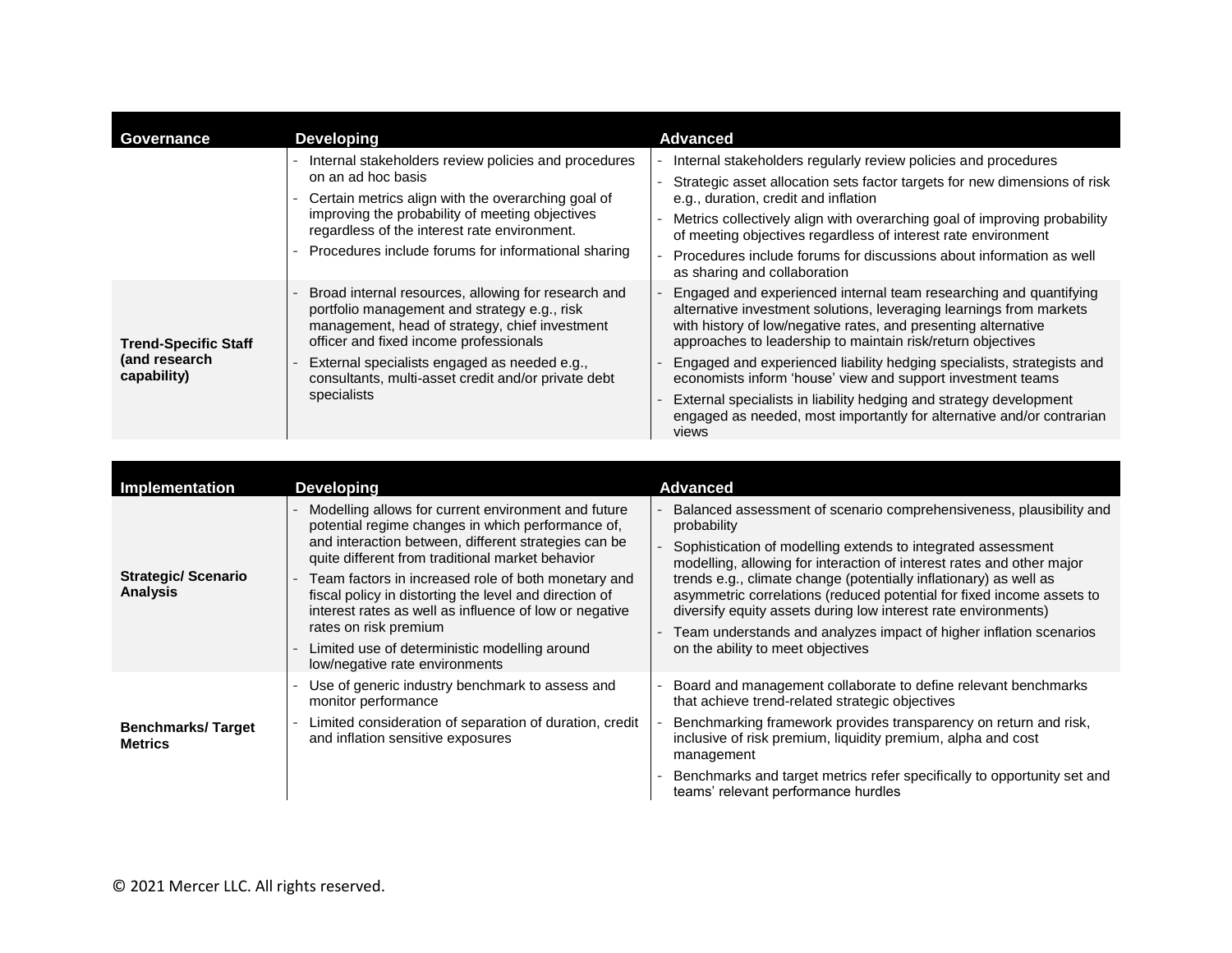| Implementation                    | <b>Developing</b>                                                                                                                                                                                                                                                                                                                                                                                                                                                                                                                                                                 | <b>Advanced</b>                                                                                                                                                                                                                                                                                                                                                                                                                                                                                                                                                                                                                           |
|-----------------------------------|-----------------------------------------------------------------------------------------------------------------------------------------------------------------------------------------------------------------------------------------------------------------------------------------------------------------------------------------------------------------------------------------------------------------------------------------------------------------------------------------------------------------------------------------------------------------------------------|-------------------------------------------------------------------------------------------------------------------------------------------------------------------------------------------------------------------------------------------------------------------------------------------------------------------------------------------------------------------------------------------------------------------------------------------------------------------------------------------------------------------------------------------------------------------------------------------------------------------------------------------|
| <b>Portfolio Integration</b>      | Existing risk management and portfolio discipline not<br>fully adapted to address low/negative rate<br>environment<br>Limited ability to reduce costs and optimize cash<br>management<br>Limited incorporation of alternative strategies to<br>manage downside, inflation, income and other risks                                                                                                                                                                                                                                                                                 | Strong focus on risk management and portfolio discipline (e.g.,<br>responsiveness to market changes)<br>Robust ability to reduce costs and optimize cash management<br>Disciplined duration management, if needed in a highly tailored<br>manner and potentially as relative value trades (and/or derivatives<br>Alternative strategies (e.g. private debt, distressed debt and/or gold)<br>assessed methodologically and potentially included in the asset<br>allocation for their downside risk management characteristics<br>Closely manage holdings in currencies exposed to medium to long-<br>term depreciation from debt deflation |
| Engagement                        | Engage with external parties e.g., specialist<br>managers and research houses to monitor changing<br>(nominal and real) rate environment<br>Limited to no direct engagement with borrowers                                                                                                                                                                                                                                                                                                                                                                                        | Liaise with quasi-governmental organizations and academics to better<br>understand, anticipate and address capital market stabilization<br>mechanisms<br>Directly engage with borrowers e.g., on terms and pricing<br>If relevant, engage with policymakers and regulators to enable an<br>expanded fixed income opportunity set                                                                                                                                                                                                                                                                                                          |
| Measurement/<br><b>Monitoring</b> | Regularly measure and track projected cost/benefit<br>relationship of maintaining liquidity and diversifying<br>fixed-income exposures<br>Periodically track and measure interest rate effects<br>on projected returns and risks (e.g., expected<br>shortfall and market risk)<br>Limited awareness and/or measurement of<br>low/negative interest rate return implications for<br>alternative portfolio investment exposures.<br>Analyze portfolio's interest rate, inflation and credit<br>spread exposures across investments<br>Team adjusts exposures tactically when needed | Regularly measure and track projected cost/benefit relationship of<br>maintaining liquidity and diversifying fixed-income exposures<br>Understand and report measurement implications on commercial<br>objectives to stakeholders and key decision makers<br>Understand inherent risk of loss of more complex strategies e.g.,<br>illiquidity for private assets and/or development risk of green-field<br>investments over different time periods<br>Incorporation of hurdles, triggers, stop losses/exit criteria and tactical<br>adjustments of exposures when needed                                                                  |

## **Important Notices**

References to Mercer shall be construed to include Mercer LLC and/or its associated companies.

© 2021 Mercer LLC. All rights reserved.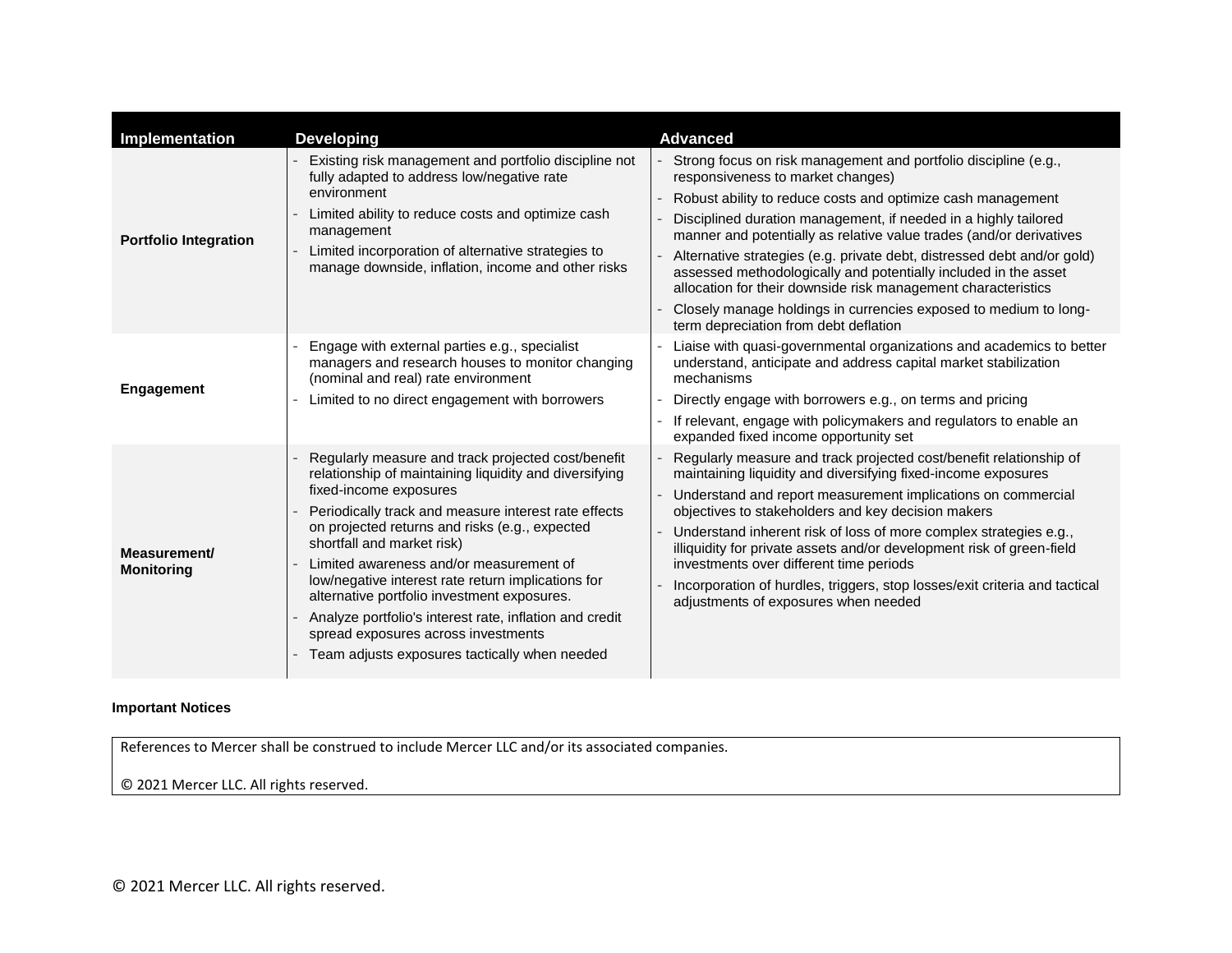This content may not be modified, sold or otherwise provided, in whole or in part, to any other person or entity without Mercer's prior written permission.

Mercer does not provide tax or legal advice. You should contact your tax advisor, accountant and/or attorney before making any decisions with tax or legal implications.

This does not constitute an offer to purchase or sell any securities.

The findings, ratings and/or opinions expressed herein are the intellectual property of Mercer and are subject to change without notice. They are not intended to convey any guarantees as to the future performance of the investment products, asset classes or capital markets discussed.

For Mercer's conflict of interest disclosures, contact your Mercer representative or see [http://www.mercer.com/conflictsofinterest.](http://www.mercer.com/conflictsofinterest)

This does not contain investment advice relating to your particular circumstances. No investment decision should be made based on this information without first obtaining appropriate professional advice and considering your circumstances. Mercer provides recommendations based on the particular client's circumstances, investment objectives and needs. As such, investment results will vary and actual results may differ materially.

Information contained herein may have been obtained from a range of third party sources. While the information is believed to be reliable, Mercer has not sought to verify it independently. As such, Mercer makes no representations or warranties as to the accuracy of the information presented and takes no responsibility or liability (including for indirect, consequential, or incidental damages) for any error, omission or inaccuracy in the data supplied by any third party.

Not all services mentioned are available in all jurisdictions. Please contact your Mercer representative for more information.

Investment management and advisory services for U.S. clients are provided by Mercer Investments LLC (Mercer Investments). Mercer Investments LLC is registered to do business as "Mercer Investment Advisers LLC" in the following states: Arizona, California, Florida, Illinois, Kentucky, New Jersey, North Carolina, Oklahoma, Pennsylvania, Texas, and West Virginia; as "Mercer Investments LLC (Delaware)" in Georgia; as "Mercer Investments LLC of Delaware" in Louisiana; and "Mercer Investments LLC, a limited liability company of Delaware" in Oregon. Mercer Investments LLC is a federally registered investment adviser under the Investment Advisers Act of 1940, as amended. Registration as an investment adviser does not imply a certain level of skill or training. The oral and written communications of an adviser provide you with information about which you determine to hire or retain an adviser. Mercer Investments' Form ADV Part 2A & 2B can be obtained by written request directed to: Compliance Department, Mercer Investments, 99 High Street, Boston, MA 02110.